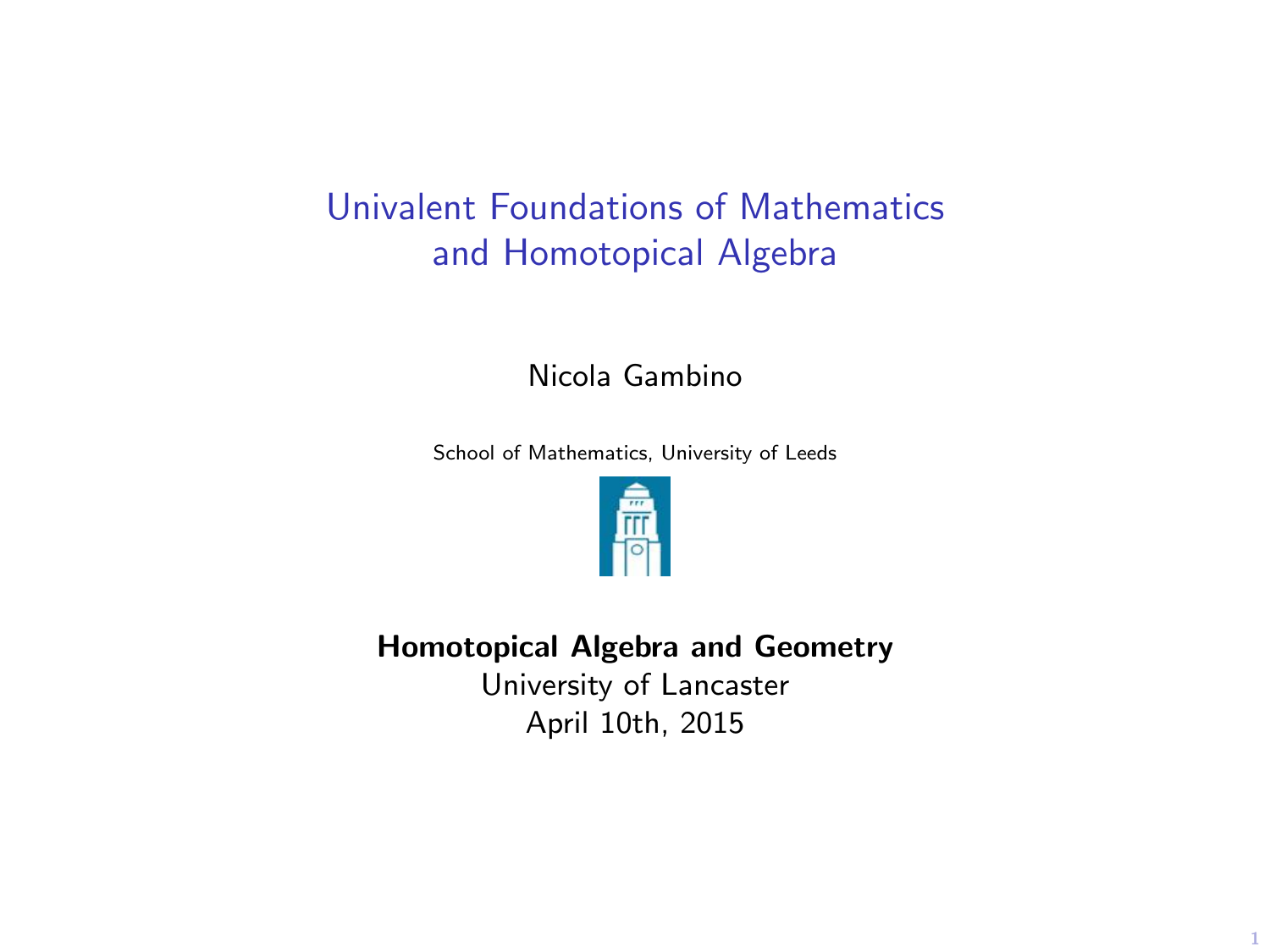# The univalent foundations of mathematics programme

### Origin:

- $\triangleright$  formulated around 2009 by Vladimir Voevodsky
- $\blacktriangleright$  related to Homotopy Type Theory

### Motivation:

 $\triangleright$  to facilitate computer-assisted verification of proofs

Main feature: it combines ideas from

- $\blacktriangleright$  type theory
- $\blacktriangleright$  homotopy theory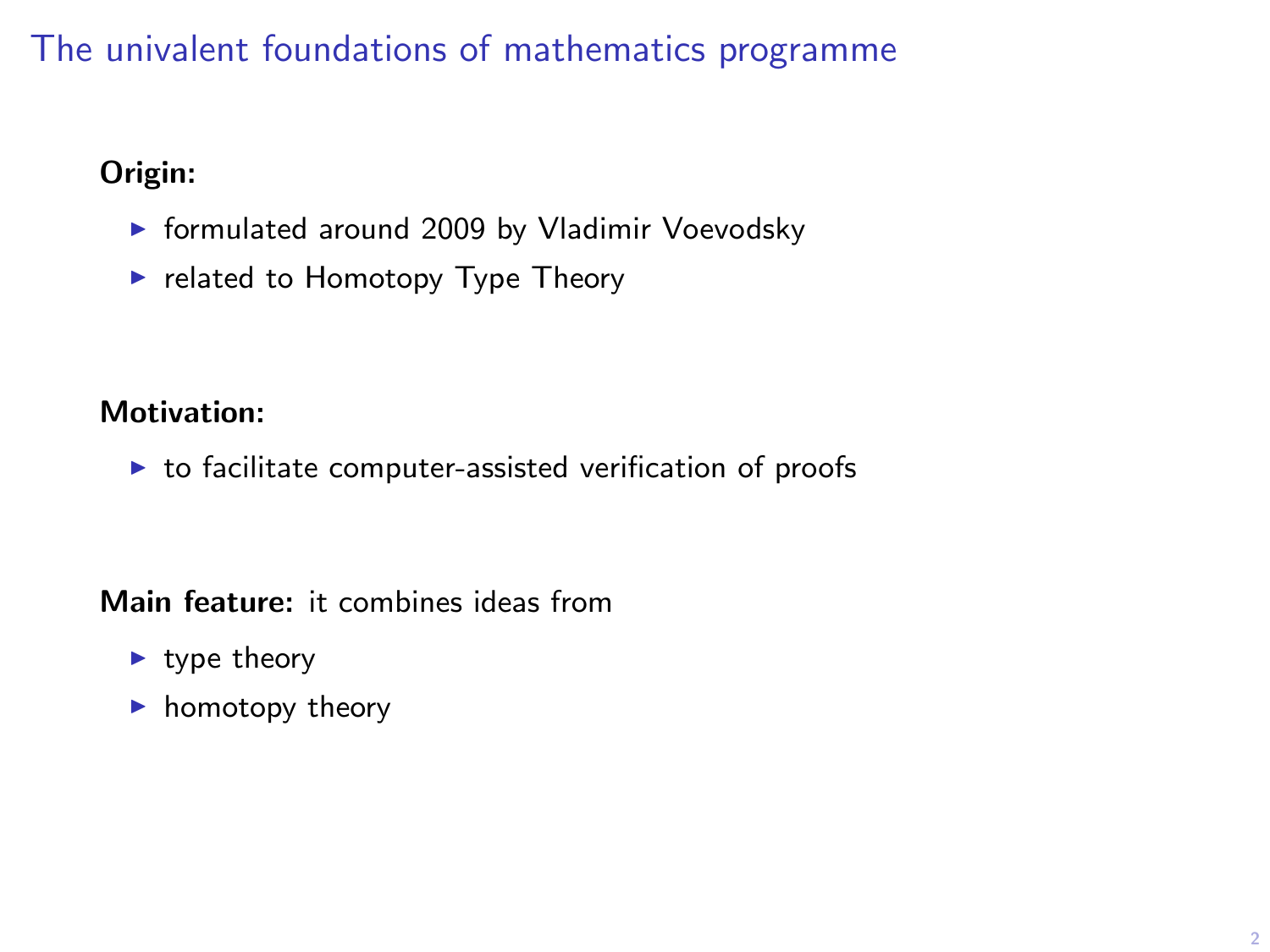## Overview of the talk

#### Part I: Simplicial sets

- $\blacktriangleright$  simplicial sets
- $\blacktriangleright$  univalent fibrations
- $\blacktriangleright$  simplicial univalence

#### Part II: Univalent foundations

- $\blacktriangleright$  type theory
- $\blacktriangleright$  the univalence axiom
- $\blacktriangleright$  univalent foundations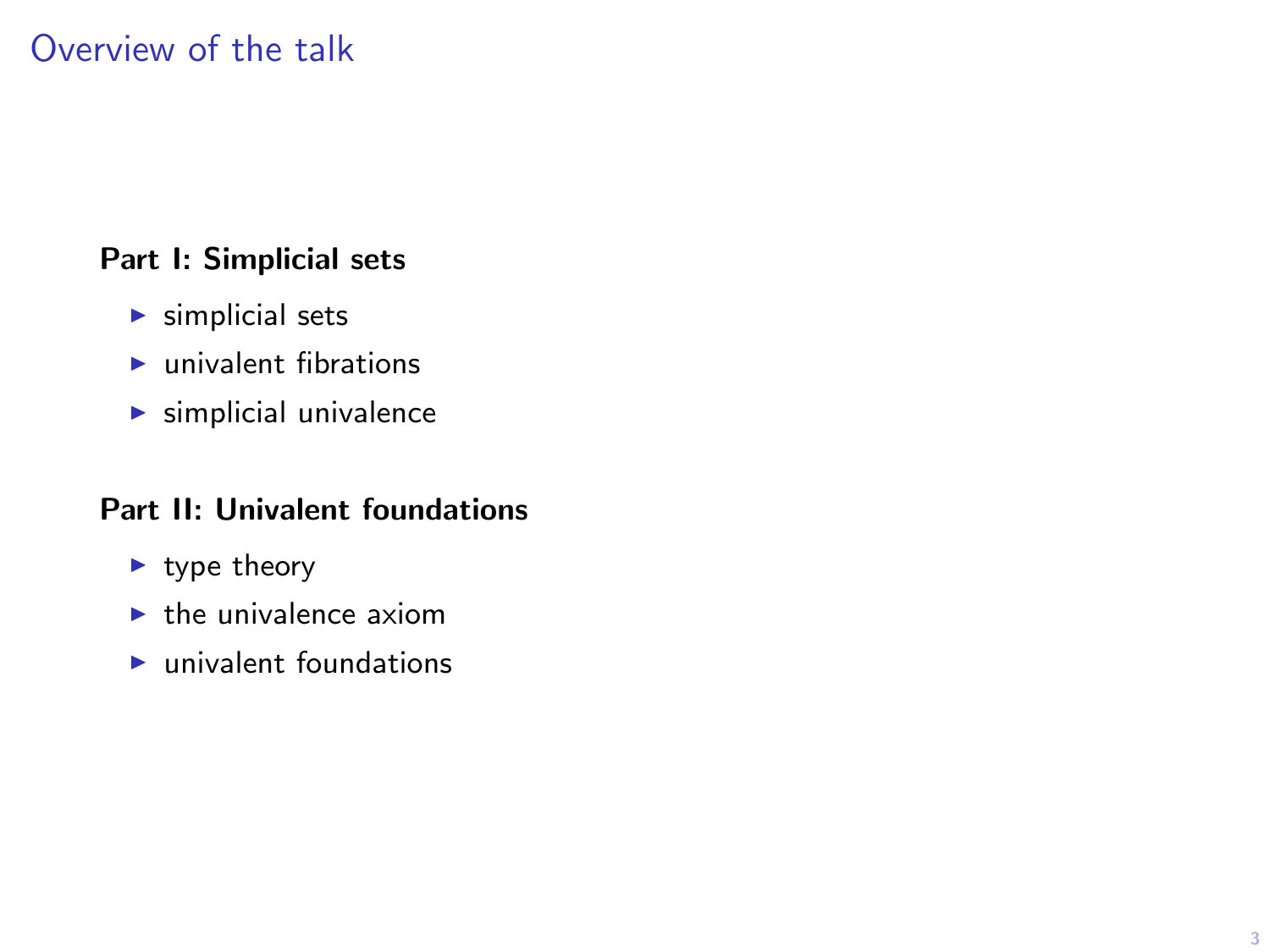Part I: Simplicial sets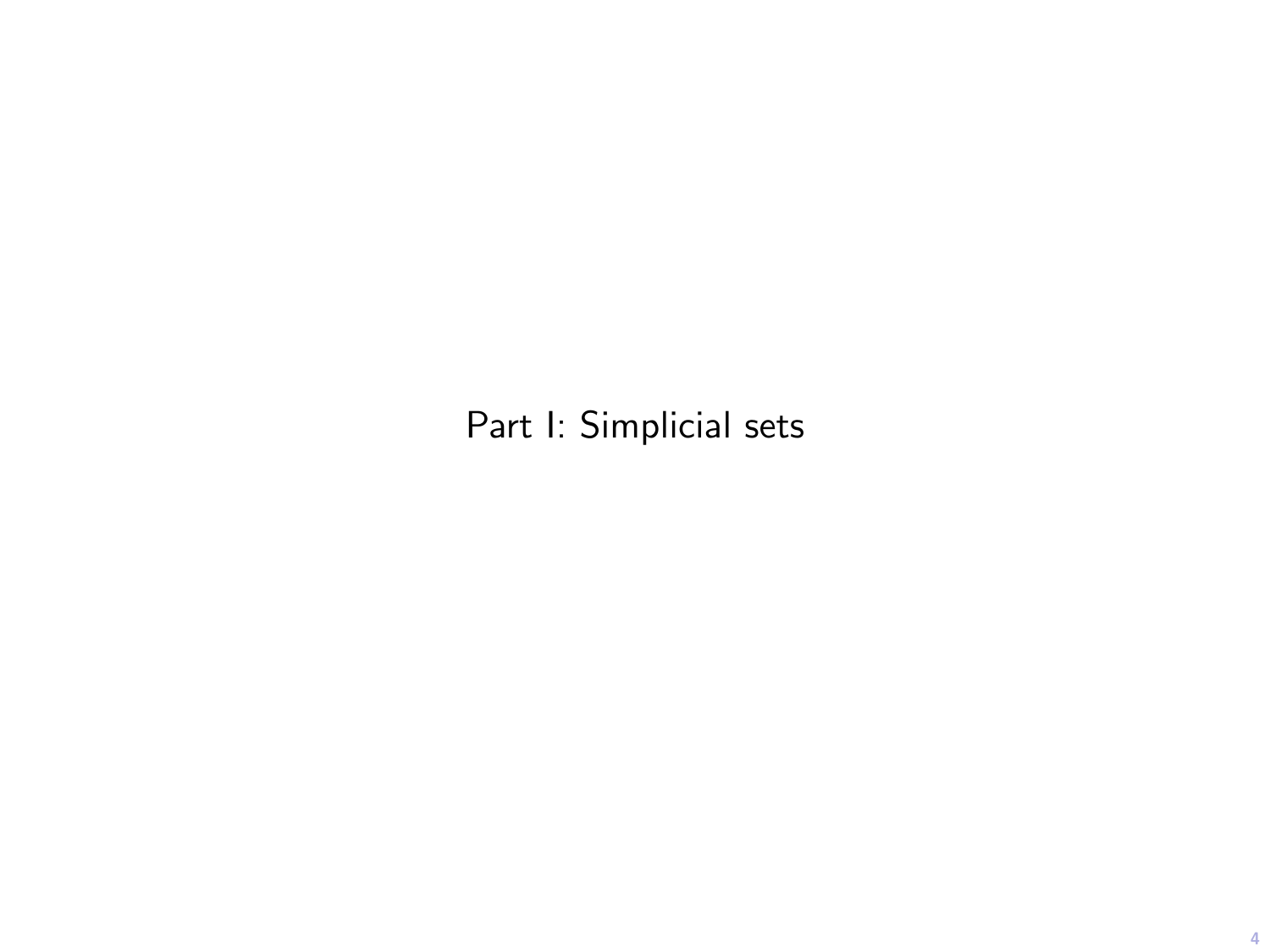### Simplicial sets as a category

 $SSet = category of simplicial sets.$ 

SSet is a presheaf topos  $\Rightarrow$ 

- $\blacktriangleright$  all small limits and colimits exist
- $\triangleright$  it is locally cartesian closed: all slices are cartesian closed. Equivalently:

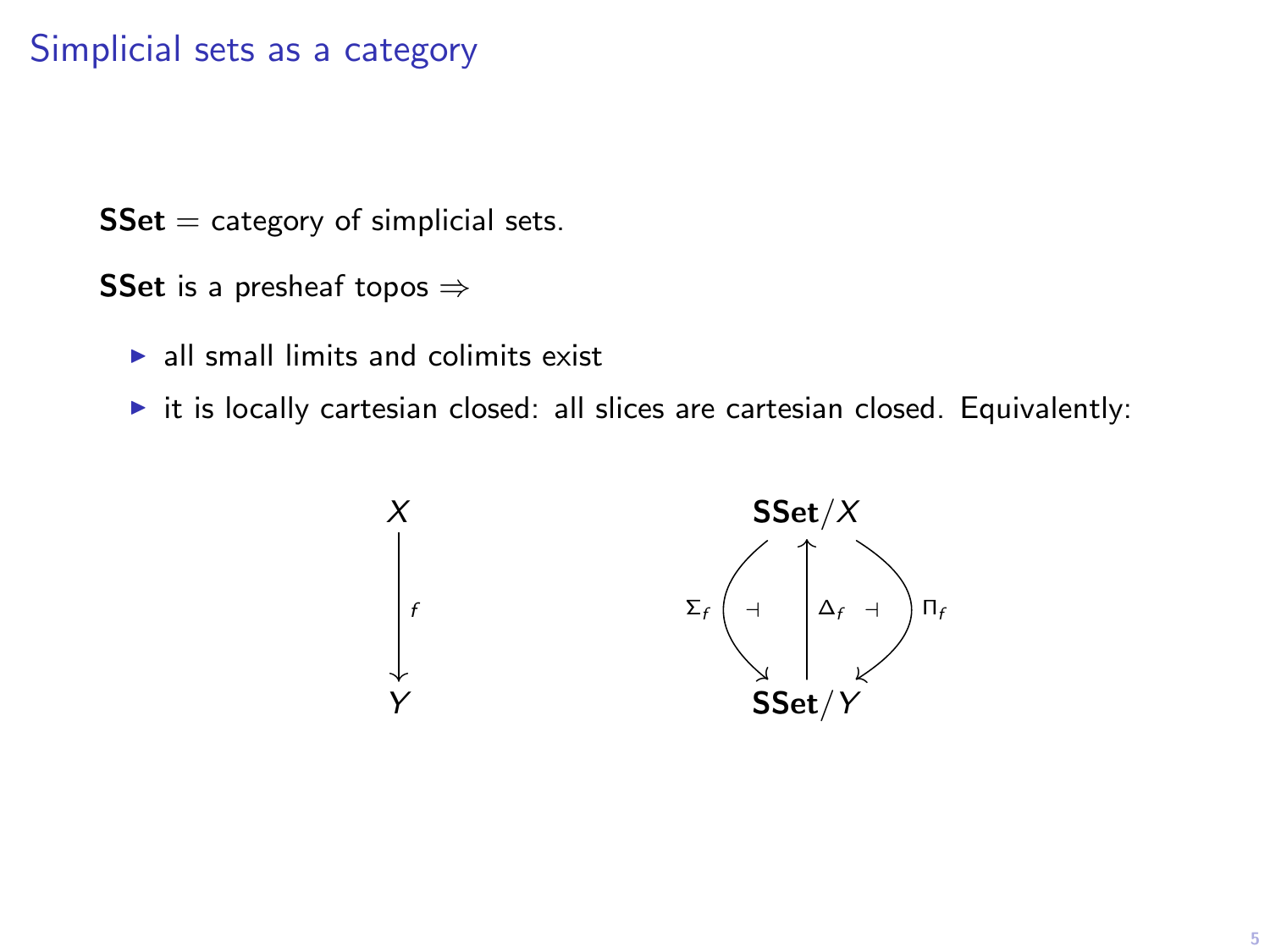### Simplicial sets as a model category

**SSet** has a model structure  $(W, \mathcal{F}, \mathcal{C})$ , where

- $\triangleright \mathcal{W} =$  weak homotopy equivalences
- $\blacktriangleright$   $\mathcal{F}$  = Kan fibrations
- $\triangleright$   $\mathcal{C}$  = monomorphisms

In particular, every diagram



has a diagonal filler.

The fibrant objects are exactly the Kan complexes.

The model structure is cofibrantly generated and (left and right) proper:

- $\triangleright$  right proper  $=$  pullback along fibrations preserves weak equivalences
- $\blacktriangleright$  left proper  $=$  pushout along cofibrations preserves weak equivalences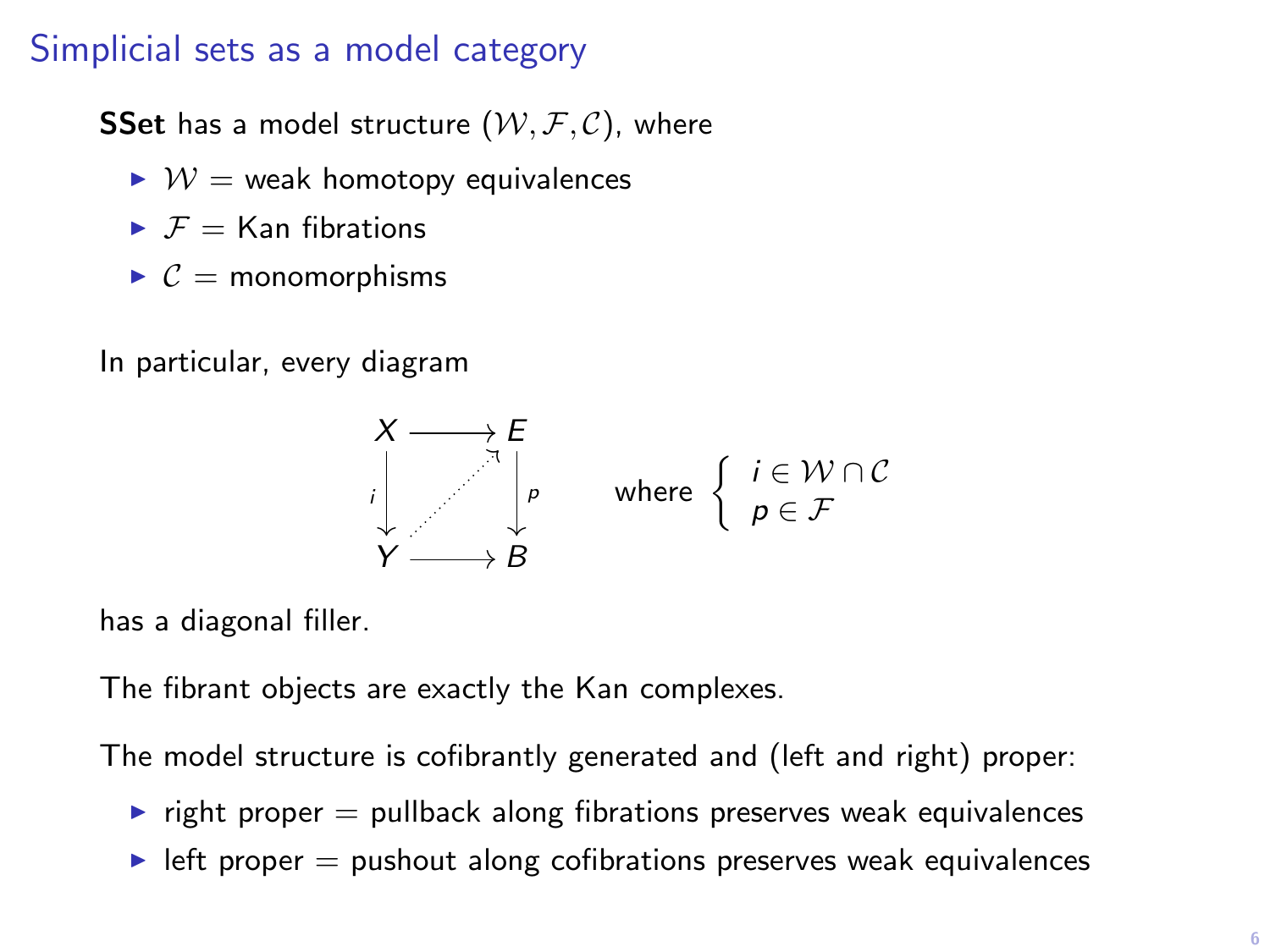### Homotopy theory in simplicial sets

The rich structure of **SSet** allows us to internalize a lot of constructions.

**Example.** Let  $p: E \to B$  a fibration. There is a fibration

$$
(s,t): \mathsf{Weq}(E) \to B \times B
$$

such that the fiber over  $(x, y)$  is

$$
\mathsf{Weq}(E)_{x,y} = \{w: E_x \to E_y \mid w \in \mathcal{W}\}\
$$

Note. Given  $p: E \rightarrow B$ , we have

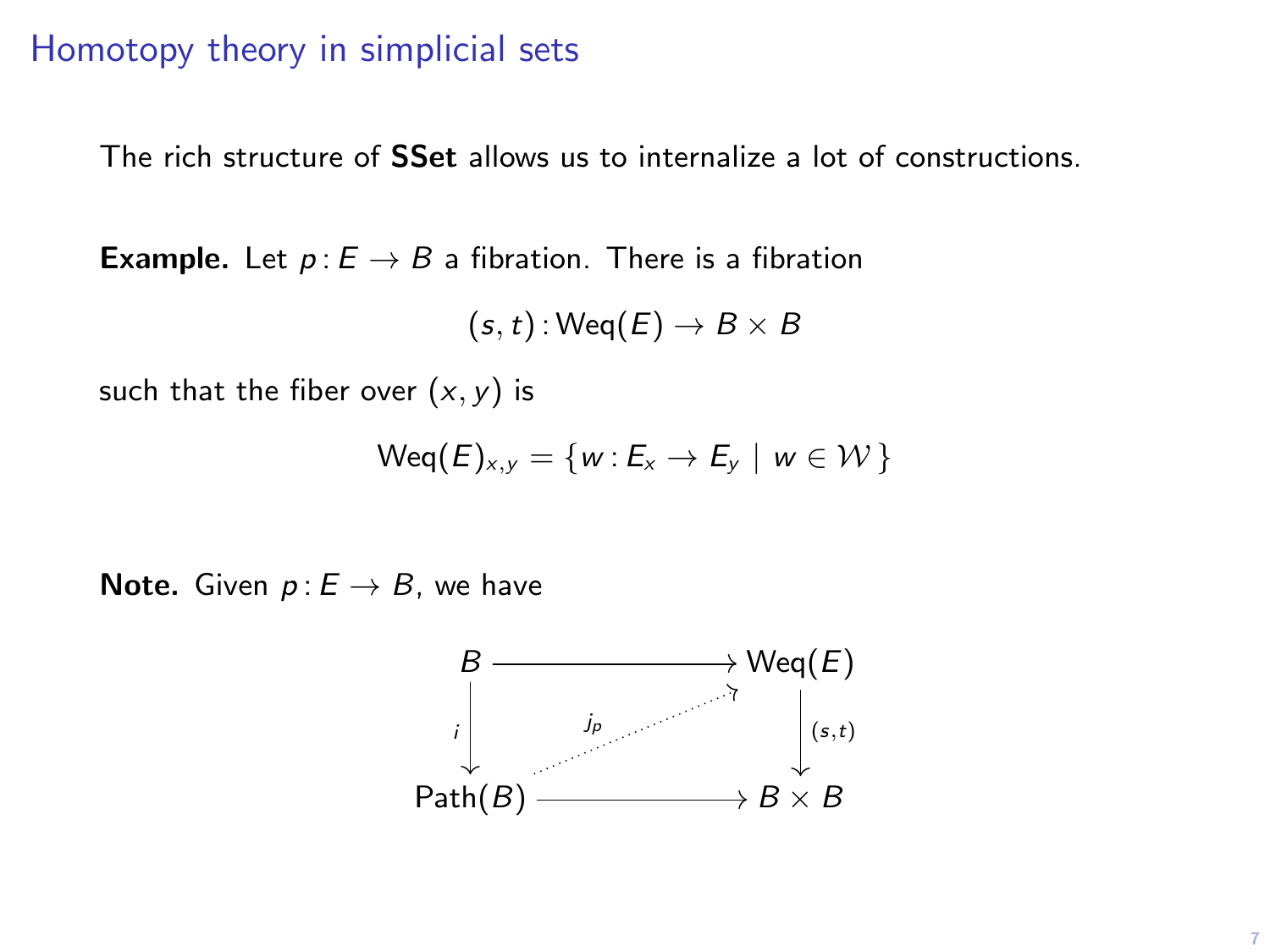#### Univalent fibrations

**Definition.** A fibration  $p: E \to B$  is said to be univalent if

 $j_p : \mathsf{Path}(B) \to \mathsf{Weq}(E)$ 

is a weak equivalence.

Idea. Weak equivalences between fibers are 'witnessed' by paths in the base.

**Proposition** (Kapulkin, Lumsdaine and Voevodsky). A fibration  $p: E \rightarrow B$  is univalent if and only if for every fibration  $\rho^\prime: E^\prime \to B^\prime$ , the space of squares

$$
\begin{array}{ccc}\nE' & \xrightarrow{u} & E \\
\downarrow^{p'} & & \downarrow^{p} \\
B' & \xrightarrow{v} & B\n\end{array}
$$

such that

$$
(u,p')\colon E'\to B'\times_B E
$$

is a weak equivalence, is either empty or contractible.

**Idea.** Essential uniqueness of  $u$ ,  $v$  (when they exist).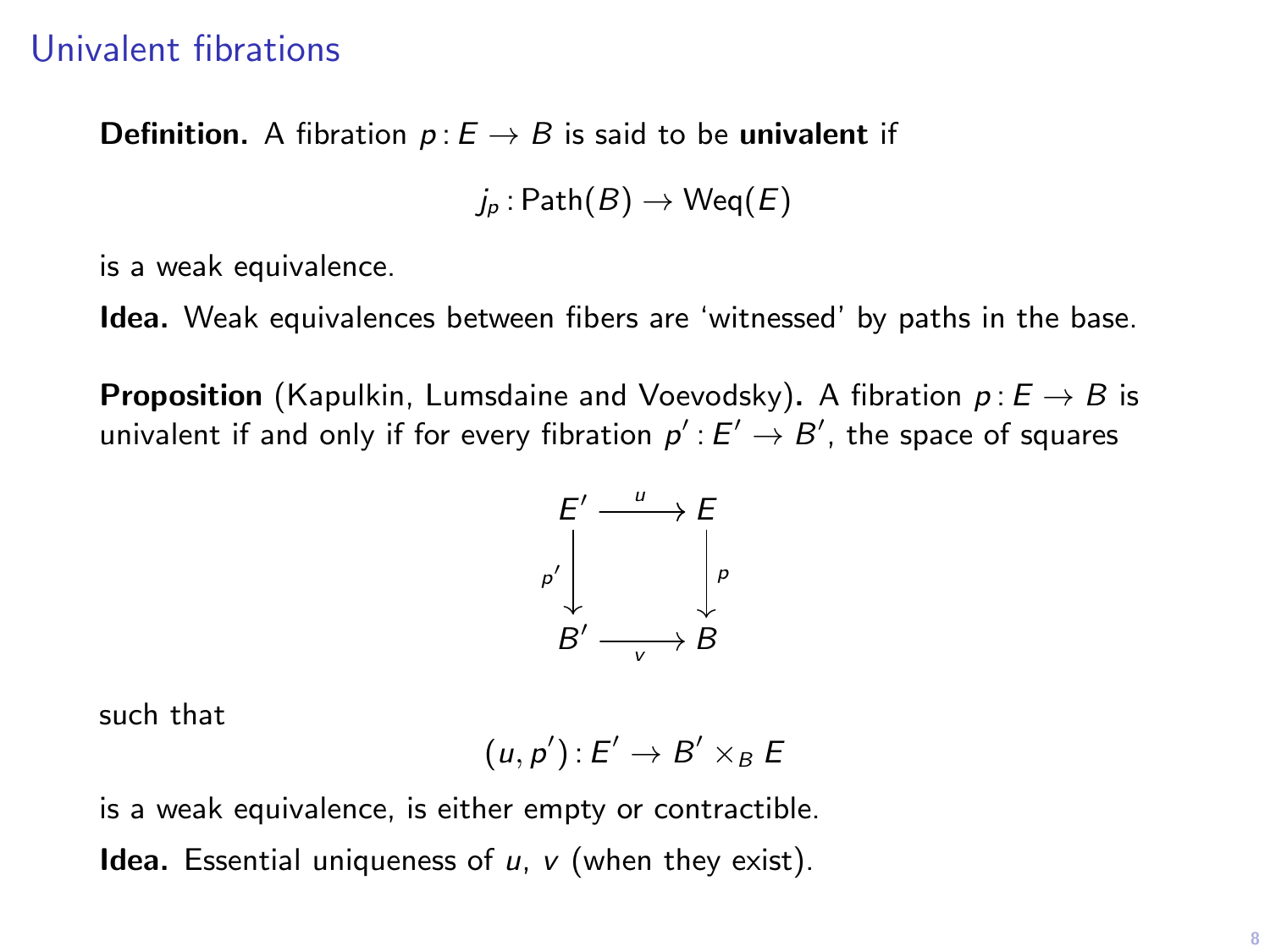## The generic Kan fibration

Fix an inaccessible cardinal  $\kappa$ . There exists a fibration

$$
\pi\colon \tilde U\to\,
$$

that weakly classifies fibrations with fibers of cardinality  $\lt \kappa$ , i.e. for every such  $p: E \to B$  there exists a pullback diagram



**Note.** Given  $x: 1 \rightarrow U$ , we can form a pullback



We think of x as the 'name' of the Kan complex  $El(x)$ .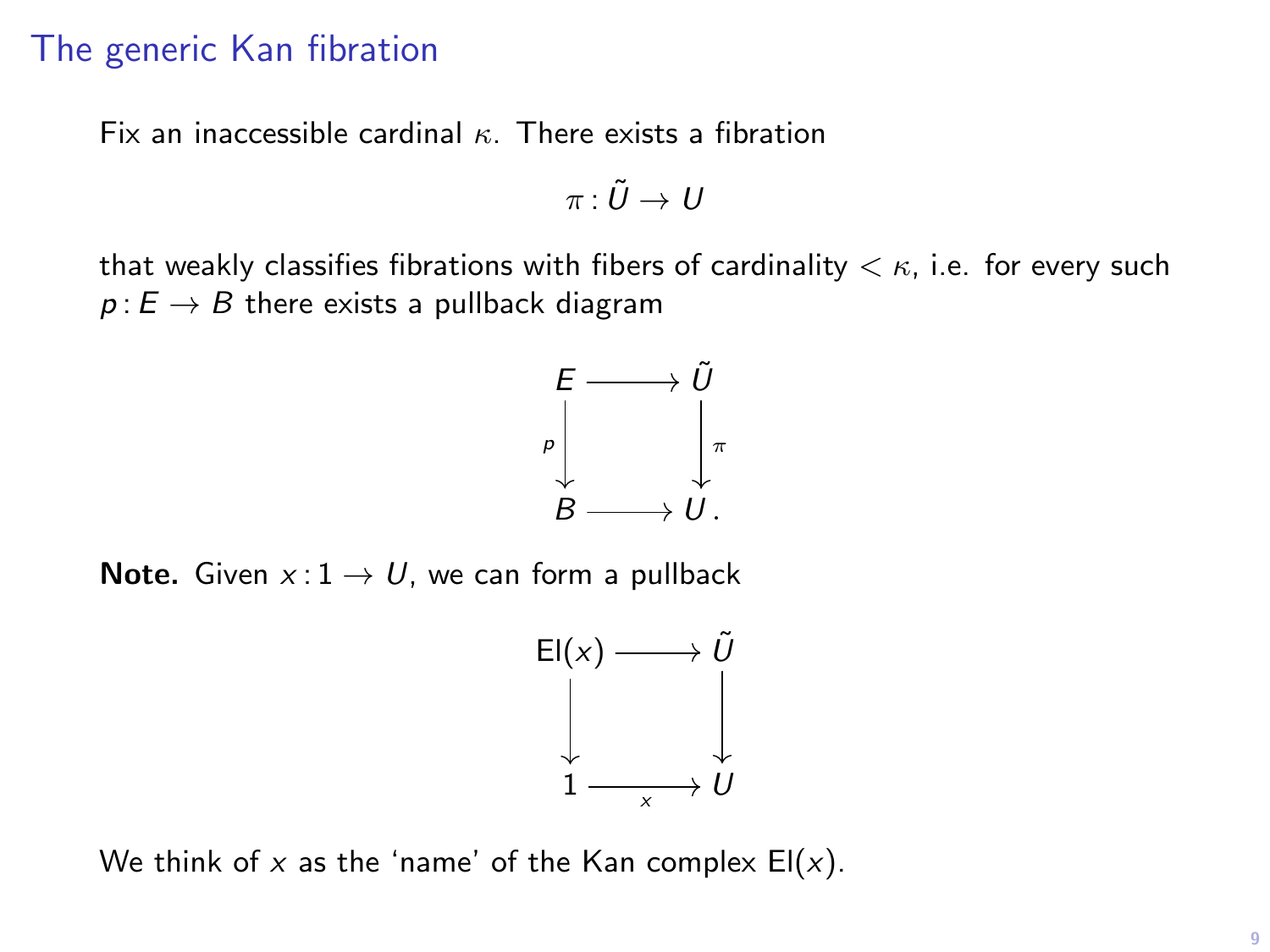# Simplicial univalence

**Theorem** (Voevodsky). The generic fibration  $\pi : \tilde{U} \to U$  is univalent. Several proofs:

- $\blacktriangleright$  Voevodsky
- $\blacktriangleright$  Lumsdaine, Kapulkin, Voevodsky (using simplifications by Joyal)
- $\triangleright$  Moerdijk (using fiber bundles)
- $\triangleright$  Cisinski (general setting)

**Note.** The fibration  $\pi: \tilde{U} \to U$  is therefore

versal & univalent

for the class of  $\kappa$ -small fibrations.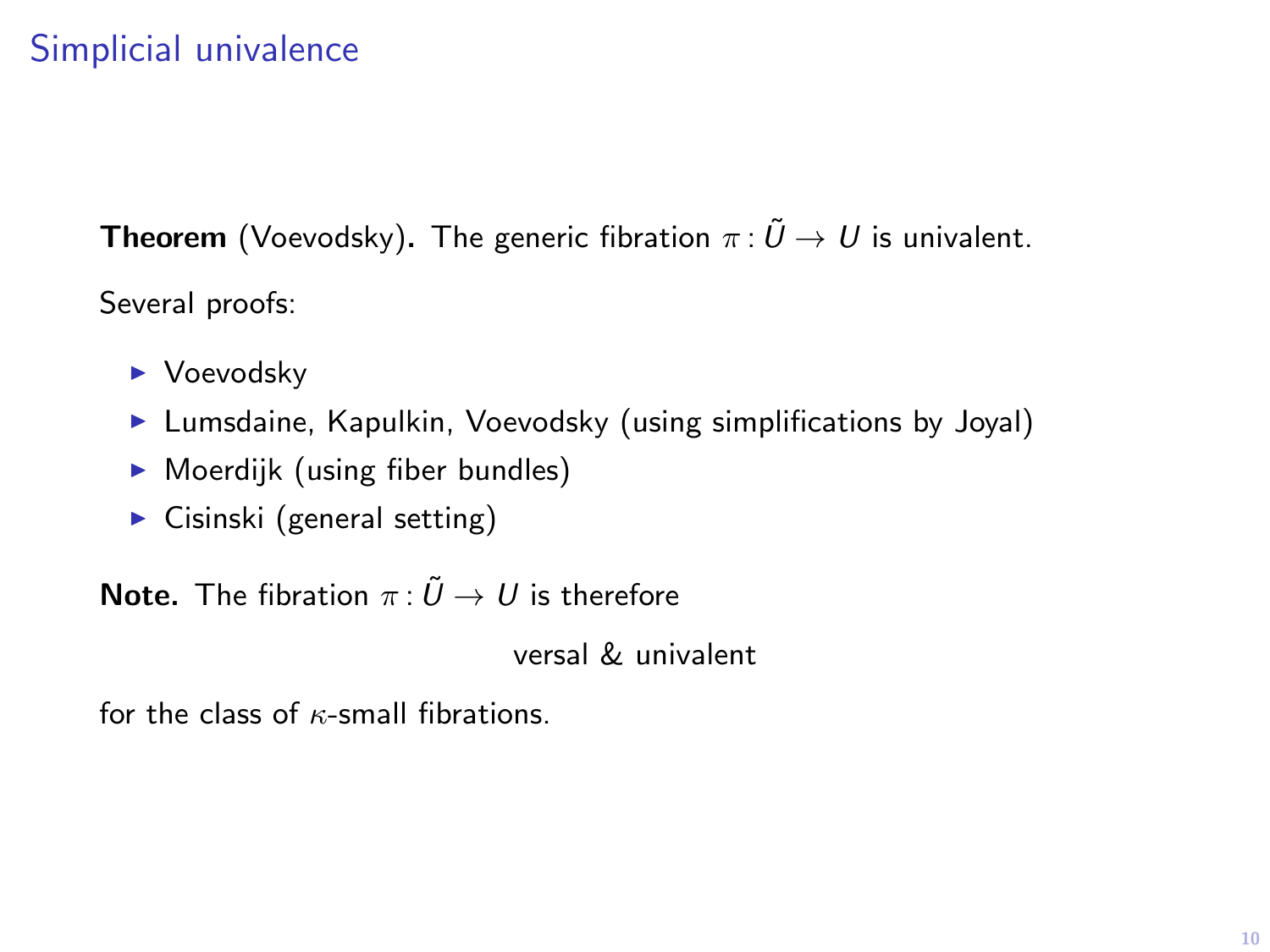### The universe is Kan

**Theorem.** The codomain of  $\pi : \tilde{U} \to U$  is a Kan complex.

Proof. Show



This reduces to the problem of extending fibrations along horn inclusions:



which can be done using the theory of minimal fibrations.

**Note.** A similar unfolding is possible for the univalence of  $\pi : \tilde{U} \to U$ .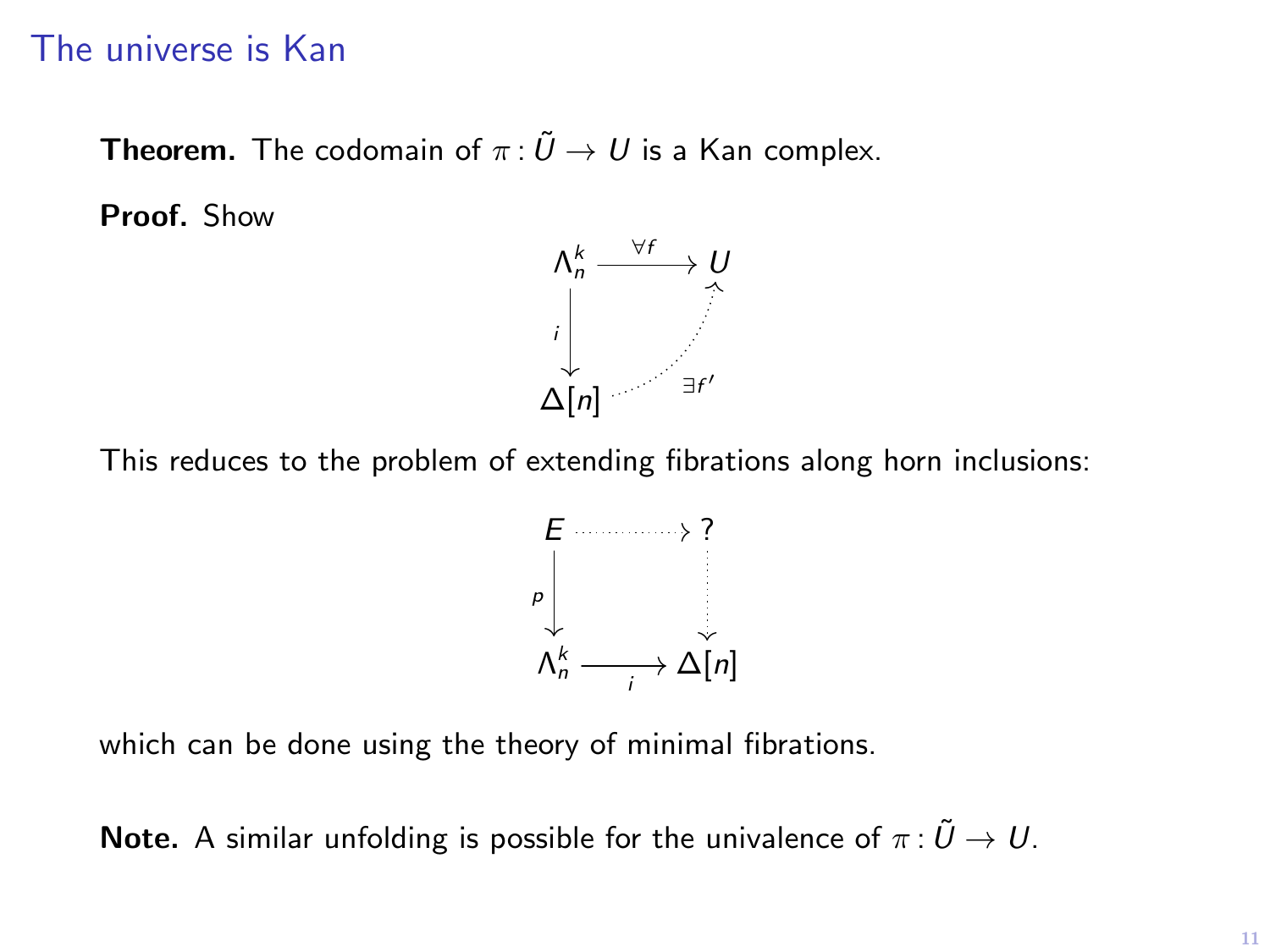Part II: Univalent Foundations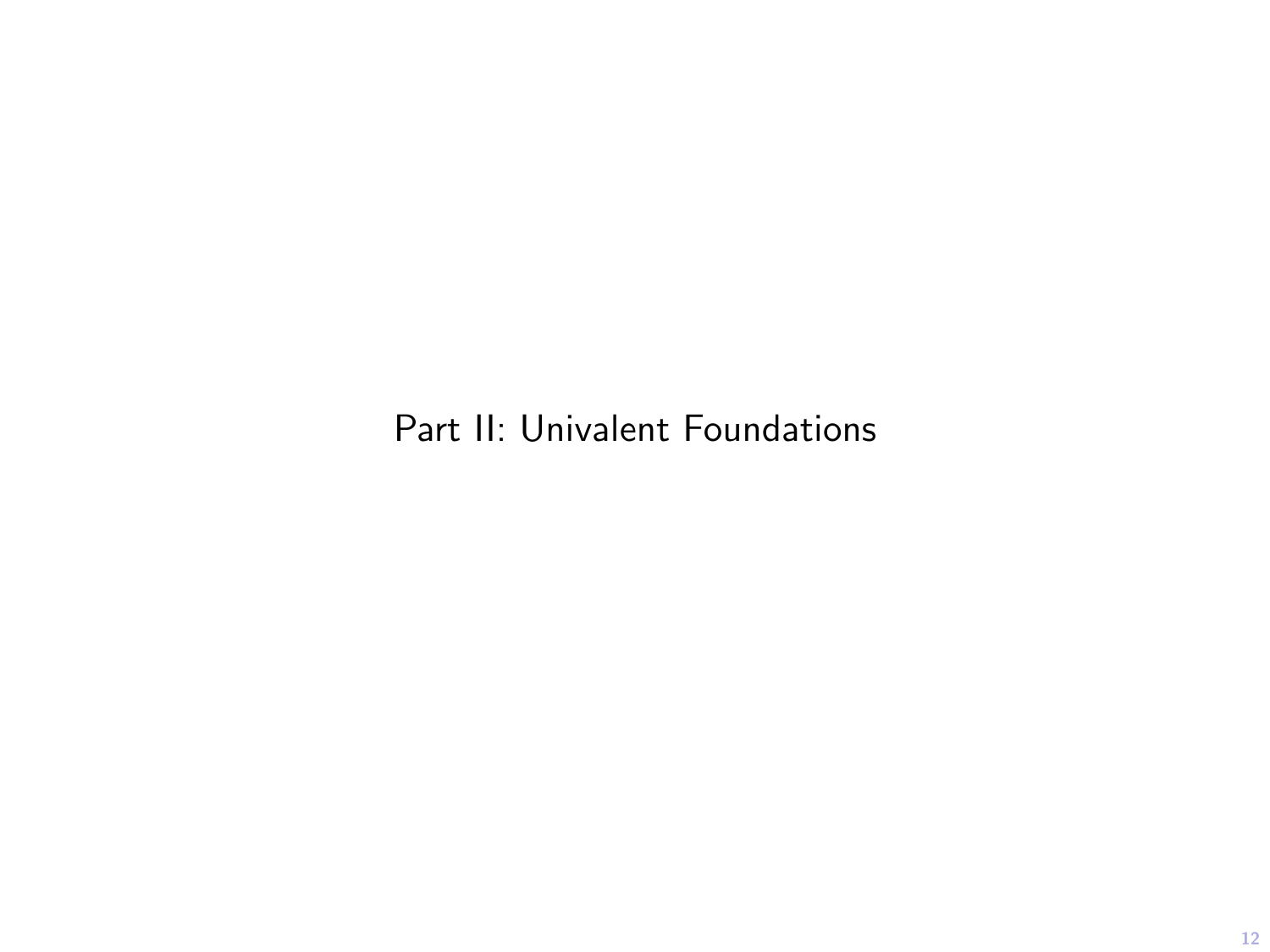## General idea

Type theories are formal systems.

They have axioms for manipulating types and their elements:

A type,  $a \in A$ .

Many type theories in the literature.

Key fact. The axioms of Martin-Löf type theories correspond quite closely to a fragment of the structure of SSet.

Original inspiration for Martin-Löf type theories comes from proof theory and theoretical computer science (cf. implementation in Coq, Agda).

We have axioms for

 $0, 1, ...$   $\mathbb{N}$ 

 $X \times Y$ ,  $X + Y$ ,  $Y^X$ , ...

 $\mathsf{Id}_X(x,y),\quad \sum$ b∈B  $E(b)$ ,  $\prod$ b∈B  $E(b)$ , U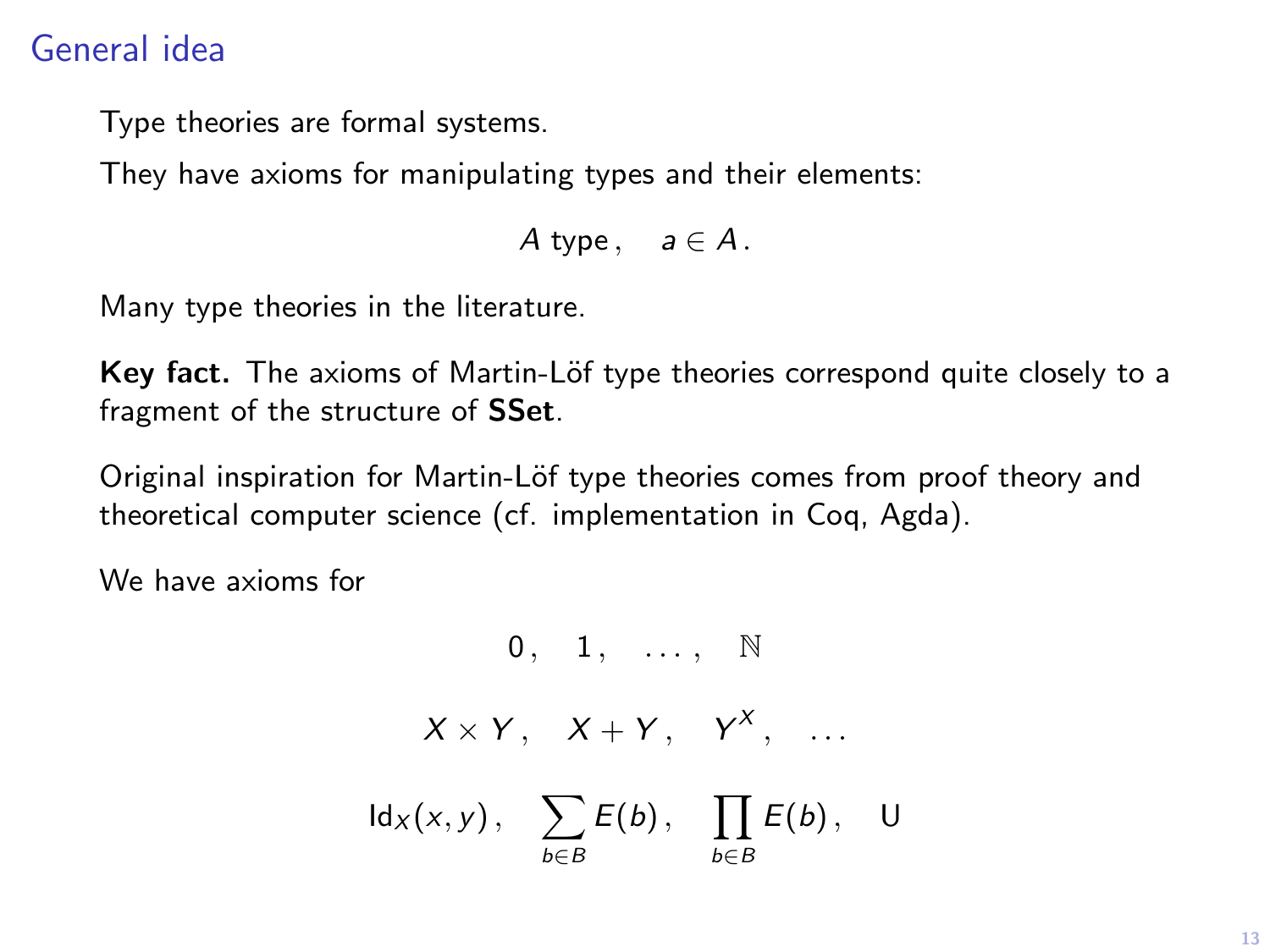## A dictionary

| Simplicial sets                                        | <b>Type Theory</b>          |
|--------------------------------------------------------|-----------------------------|
| Kan complexes                                          | <b>Types</b>                |
| $x:1\to X$                                             | $x \in X$                   |
| p is a path from x to y in X                           | $p \in \mathsf{Id}_X(x, y)$ |
| fibration $p: E \to B$                                 | $b \in B \vdash E(b)$ type  |
| total space of $p: E \to B$                            | $\sum_{b\in B}E(b)$         |
| space of sections of $p: E \to B$                      | $\prod_{b \in B} E(b)$      |
| base of the generic fibration $\pi\colon\tilde U\to U$ | type universe U             |
| the generic fibration $\pi: \tilde{U} \to U$           | $x \in U \vdash El(x)$ type |

Note. We do not have counterparts for all the structure of simplicial sets. This is a limitation, but ensures good proof-theoretical and computational properties.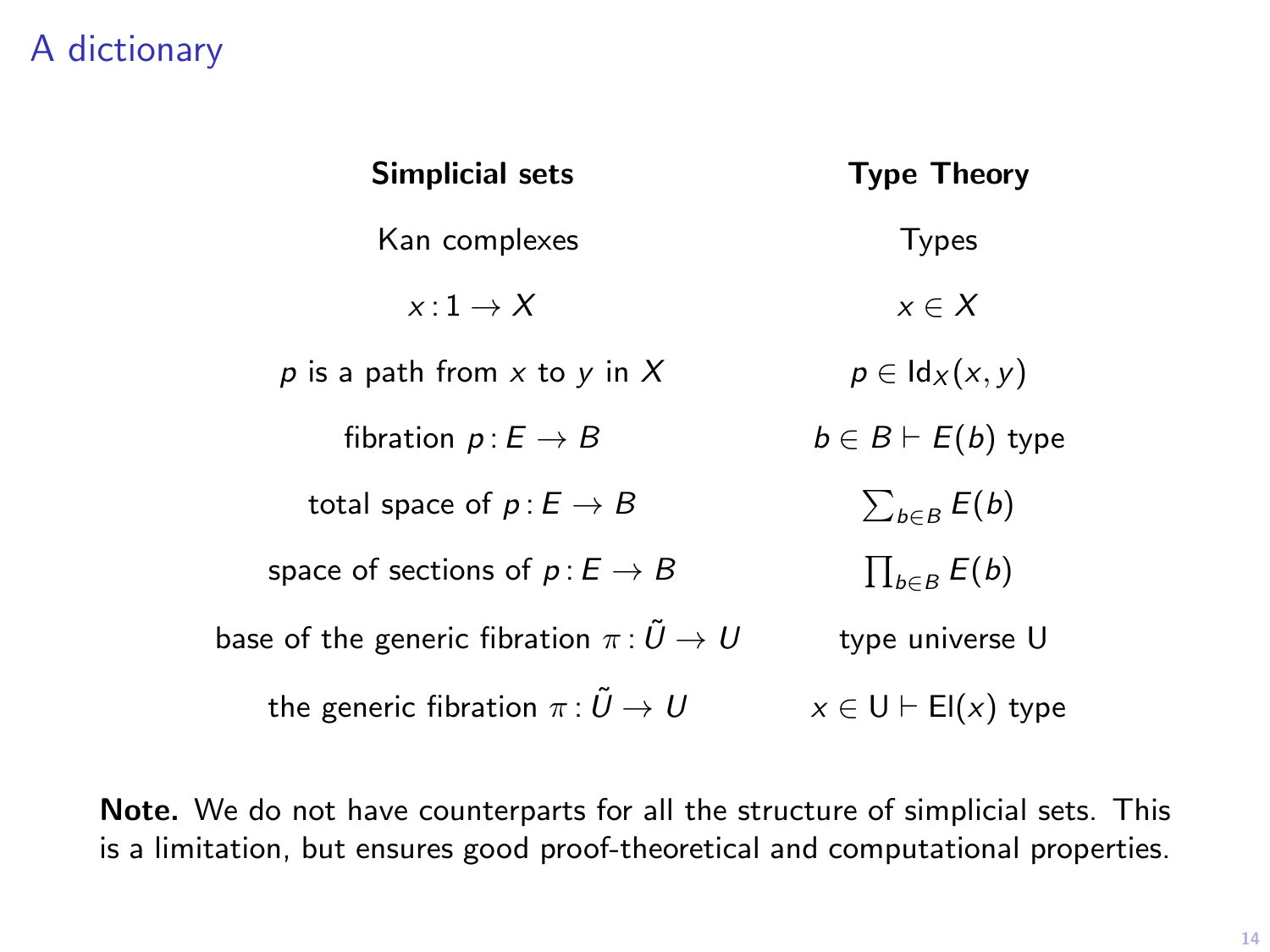### Type theory and homotopical algebra (I)

Theorem (Awodey and Warren). The axioms for identity types can be stated equivalently as follows:

1. For every type X and  $x, y \in X$ , we have a type

 $\mathsf{Id}_X(x, y)$ .

2. For every X, the diagonal map  $\Delta_X$ :  $X \to X \times X$  has a factorisation

$$
X \xrightarrow{i} \sum_{x,y \in X} \mathrm{Id}_X(x,y) \xrightarrow{p} X \times X.
$$

3. Every commutative diagram of the form



has a diagonal filler.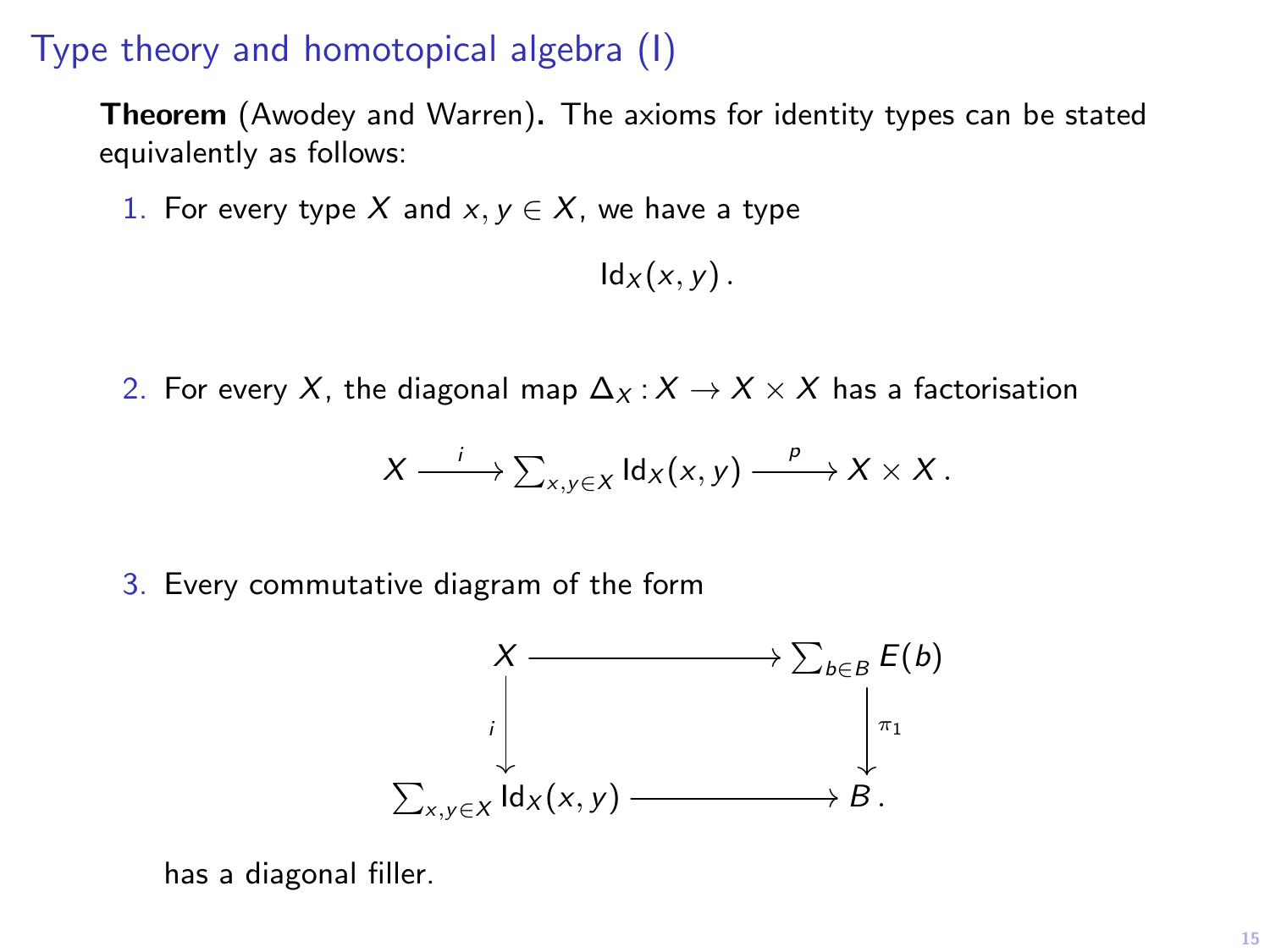## Type theory and homotopical algebra (II)

**Theorem** (Gambino and Garner). There is a weak factorization system  $(\mathcal{L}, \mathcal{R})$ , where

$$
\mathcal{L} = \text{ functions with LLP w.r.t. every } \pi_1: \sum_{b \in B} E(b) \to B.
$$

Theorem (Voevodsky). The category SSet is a model of Martin-Löf type theory and of the Univalence Axiom.

**Theorem** (Garner and van den Berg; Lumsdaine). Every type  $X$  determines a weak  $\infty$ -groupoid  $\Pi_{\infty}(X)$  (in the sense of Batanin-Leinster) in which

- $\triangleright$  objects are elements of X,
- ► 1-cells  $p: x \rightarrow y$  are  $p \in \text{Id}_X(x, y)$ ,
- $\triangleright$  2-cells  $\alpha$  :  $p \to q$  are  $\alpha \in Id_{Id_{\forall}(x,y)}(p,q)$ ,

 $\blacktriangleright$  . . . .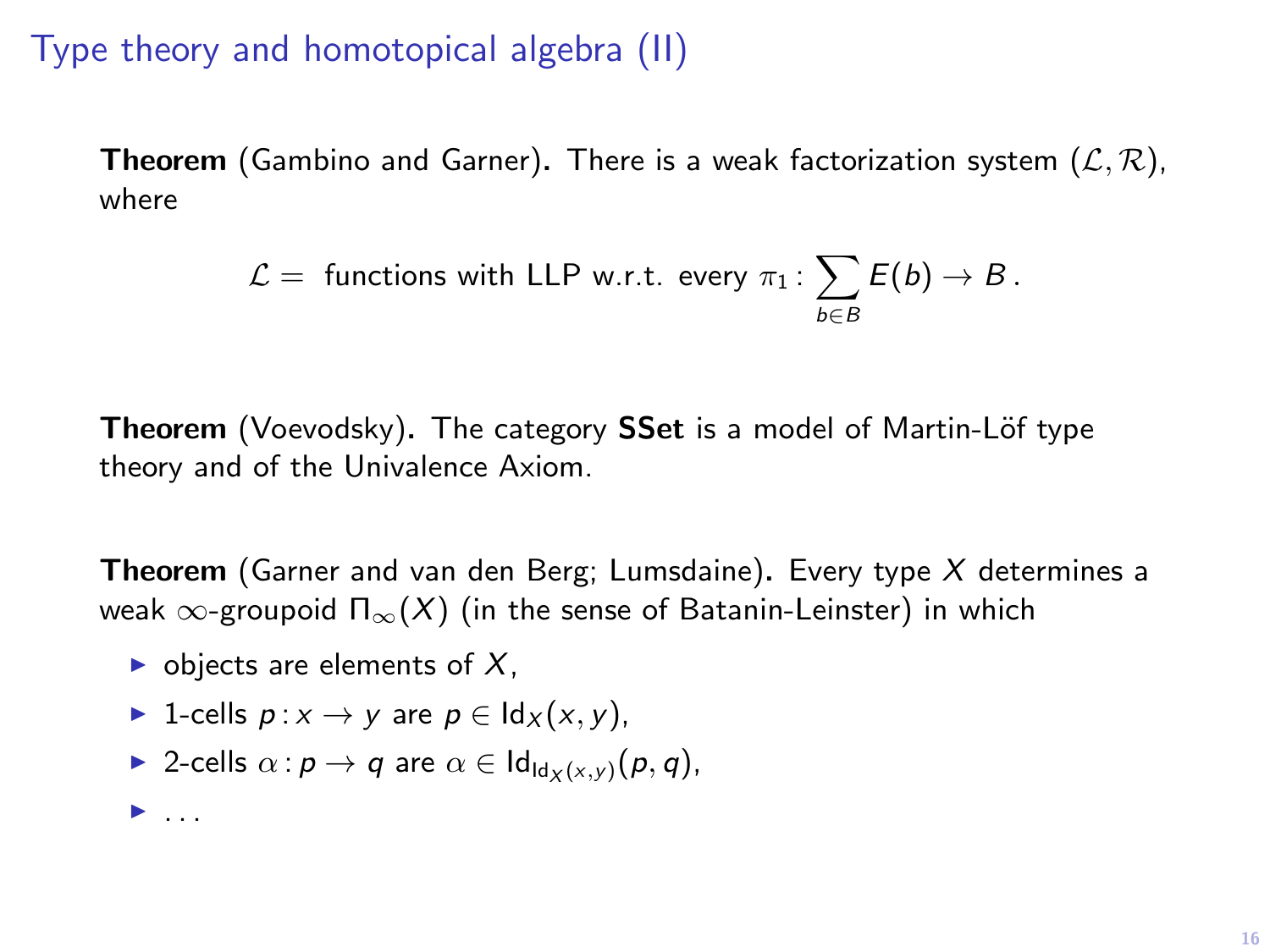These connections suggest to:

- 1. use type theory as a language for speaking about homotopy types,
- 2. develop mathematics using this language; in particular

sets  $=_{def}$  discrete homotopy types,

3. add axioms to type theory motivated by homotopy theory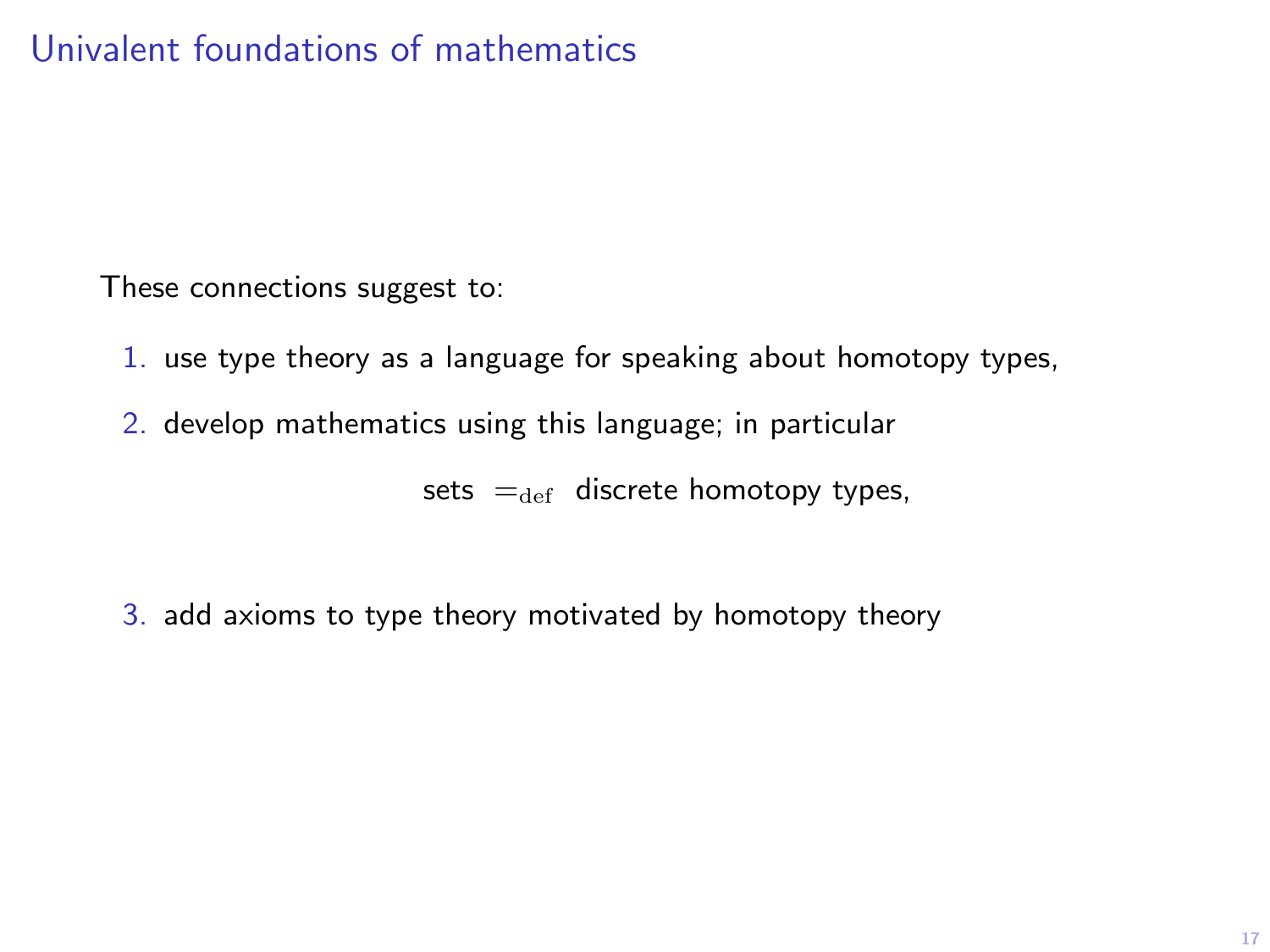### Homotopy-theoretic notions in type theory

A type X is said to be **contractible** if the type

$$
\mathsf{iscontr}(X) =_{\mathsf{def}} \sum_{x \in X} \prod_{y \in X} \mathsf{Id}_X(x, y)
$$

is inhabited.

**►** The **homotopy fiber** of  $f : X \to Y$  at  $y \in B$  is the type

$$
\mathsf{hfiber}(f,y) =_{\mathsf{def}} \sum_{x \in X} \mathsf{Id}_Y(fx,y).
$$

- $\triangleright$  We say that a function  $f: X \rightarrow Y$  is a weak equivalence if for every  $y \in Y$ , the homotopy fiber of f at y is contractible.
- $\blacktriangleright$  For types X and Y, there is a type

 $Weq(X, Y)$ 

of weak equivalences from  $X$  to  $Y$ .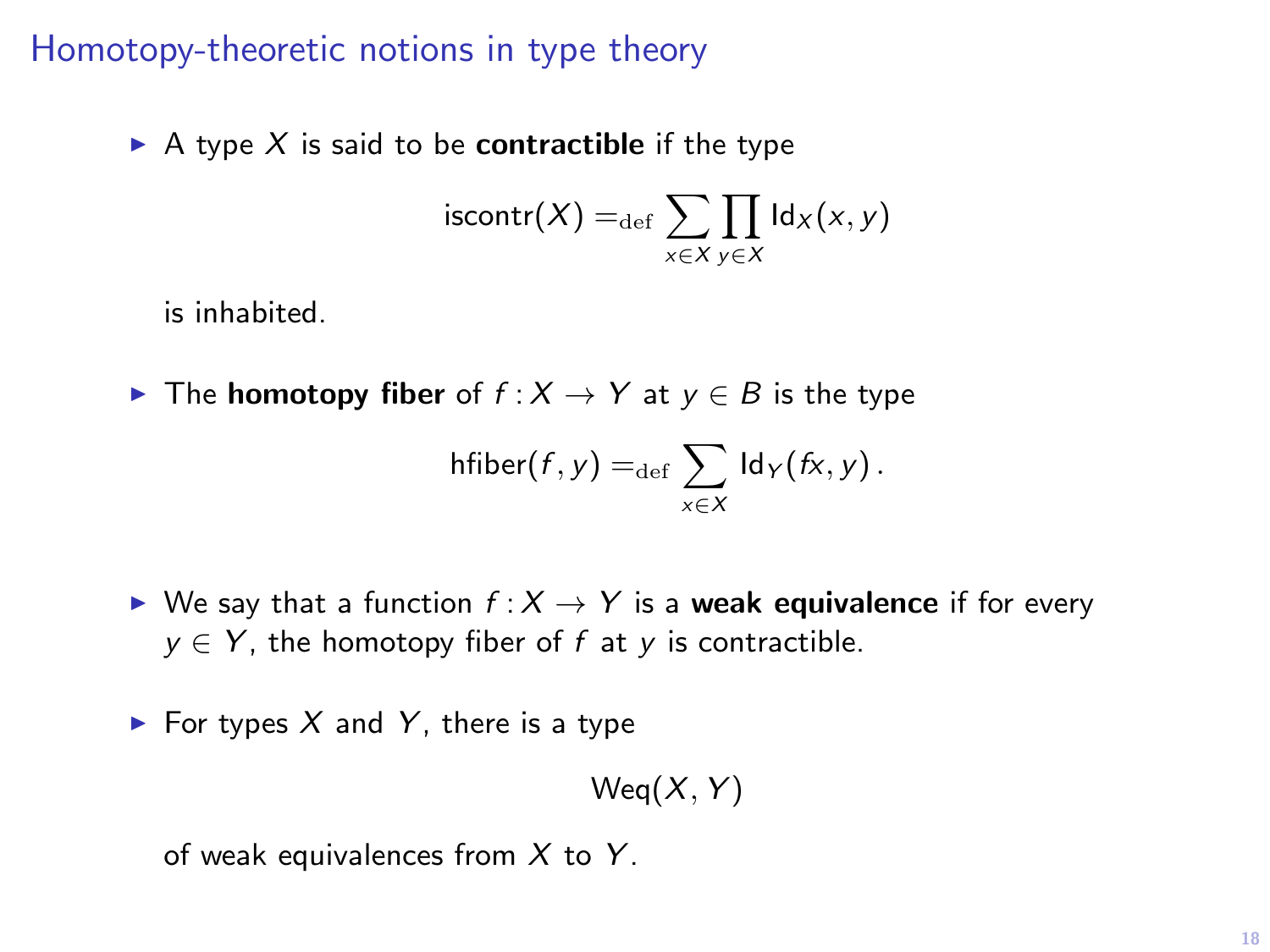The hierarchy of homotopy levels in type theory

**Definition.** We say that a type  $X$  has

- $\triangleright$  homotopy level 0 if it is contractible,
- **► homotopy level n** + 1 if  $\text{Id}_X(x, y)$  is an *n*-type for all  $x, y \in X$ .

**Example.** Let  $X$  be a type.

X has level 1  $\Leftrightarrow$  for all  $x, y \in X$ ,  $\text{Id}_X(x, y)$  is contractible

 $\Leftrightarrow$  if X is inhabited, then it is contractible.

#### Idea:

| Level       |        |                     |           |                   |
|-------------|--------|---------------------|-----------|-------------------|
| Types       | $\ast$ | $\varnothing$ , {*} | sets      | groupoids         |
| Mathematics |        | "logic"             | "algebra" | "category theory" |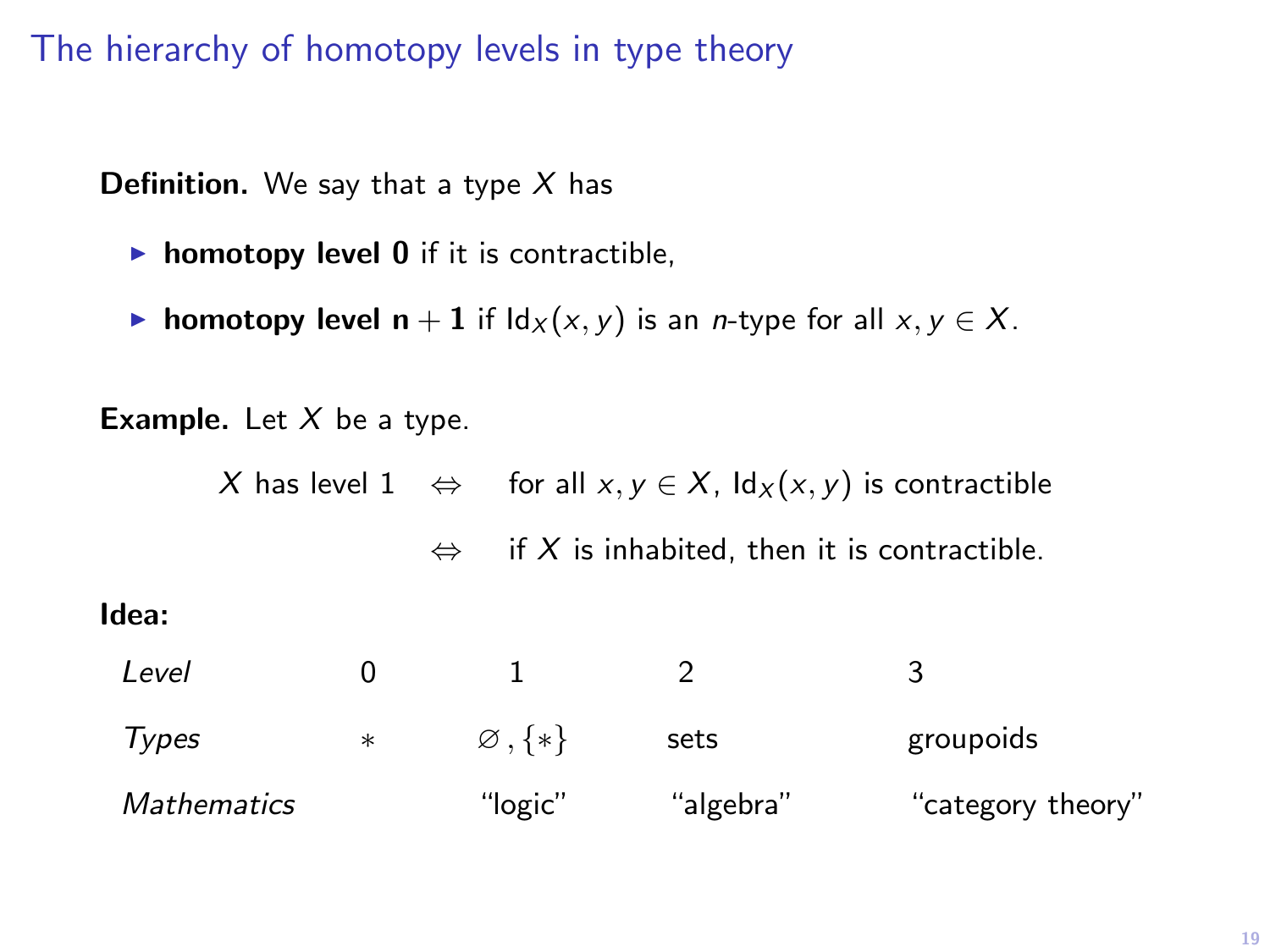### The univalence axiom

The type universe U is such that if  $x \in U$  then  $E(x)$  is a type. Idea.



Note. For  $x, y \in U$ , we have

- In the type of paths from x to y,  $Id_{U}(x, y)$
- ighthe type of weak equivalences from El(x) to El(y), Weq(El(x), El(y))

and there is a canonical map

$$
j_{x,y}: \mathsf{Id}_{\mathsf{U}}(x,y) \to \mathsf{Weq}(\mathsf{El}(x), \mathsf{El}(y))\,.
$$

**Univalence Axiom.** For all  $x, y \in U$ , the map  $j_{x,y}$  is a weak equivalence.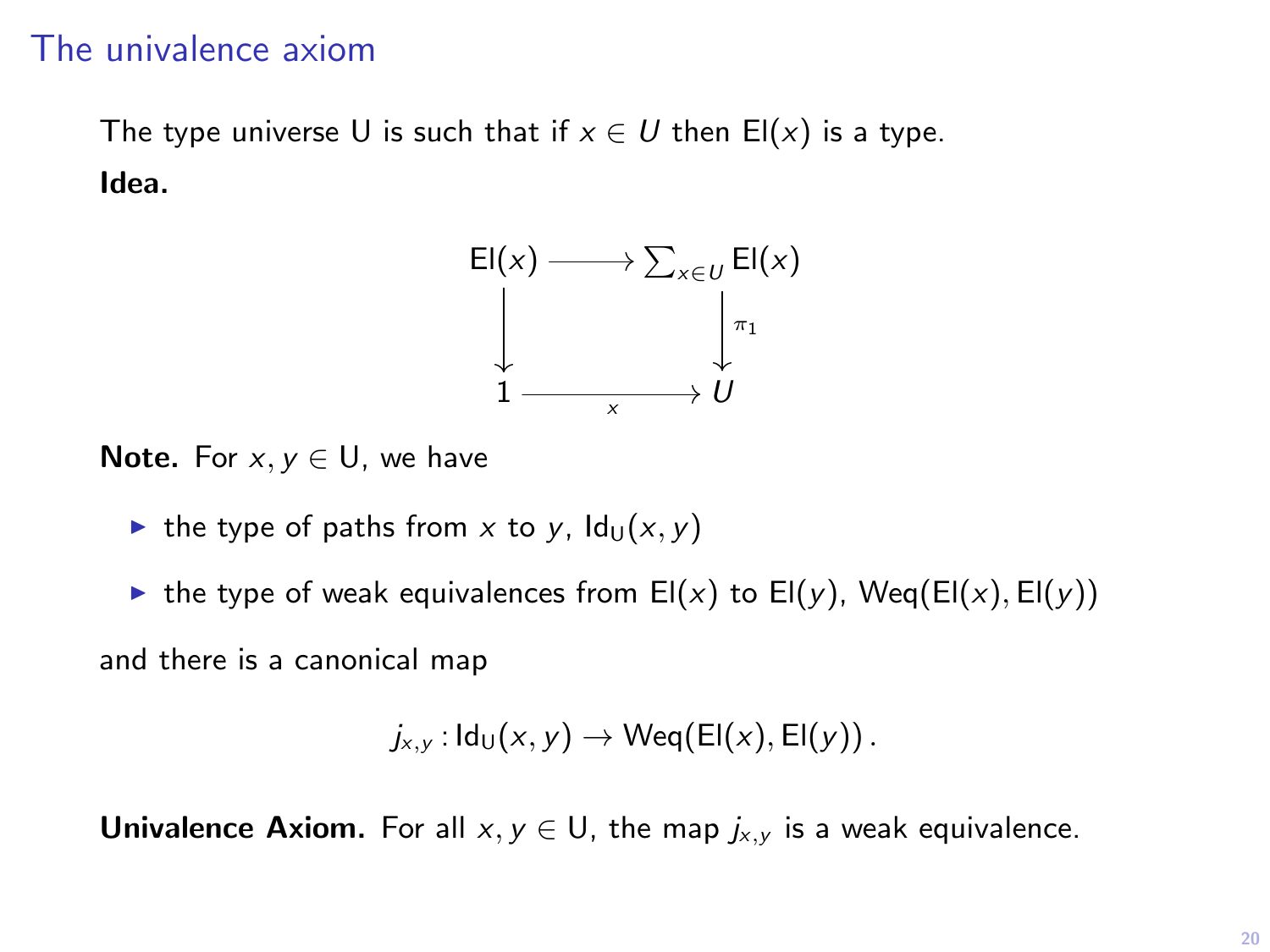### Remarks on the univalence axiom

The univalence axiom is valid in SSet by the univalence of  $\pi : \tilde{U} \to U$ .

This axiom has several interesting aspects from a logical point of view:

- it forces the type universe U not to be of level 2 (the level of "sets")
- $\triangleright$  it is not valid in the set-theoretical model
- $\triangleright$  it allows us to treat isomorphic structures as if they were equal
- $\triangleright$  it has useful consequences, such as function extensionality (Voevodsky)
- $\triangleright$  it gives the 'Rezk completion' of a category (Ahrens, Kapulkin, Shulman)